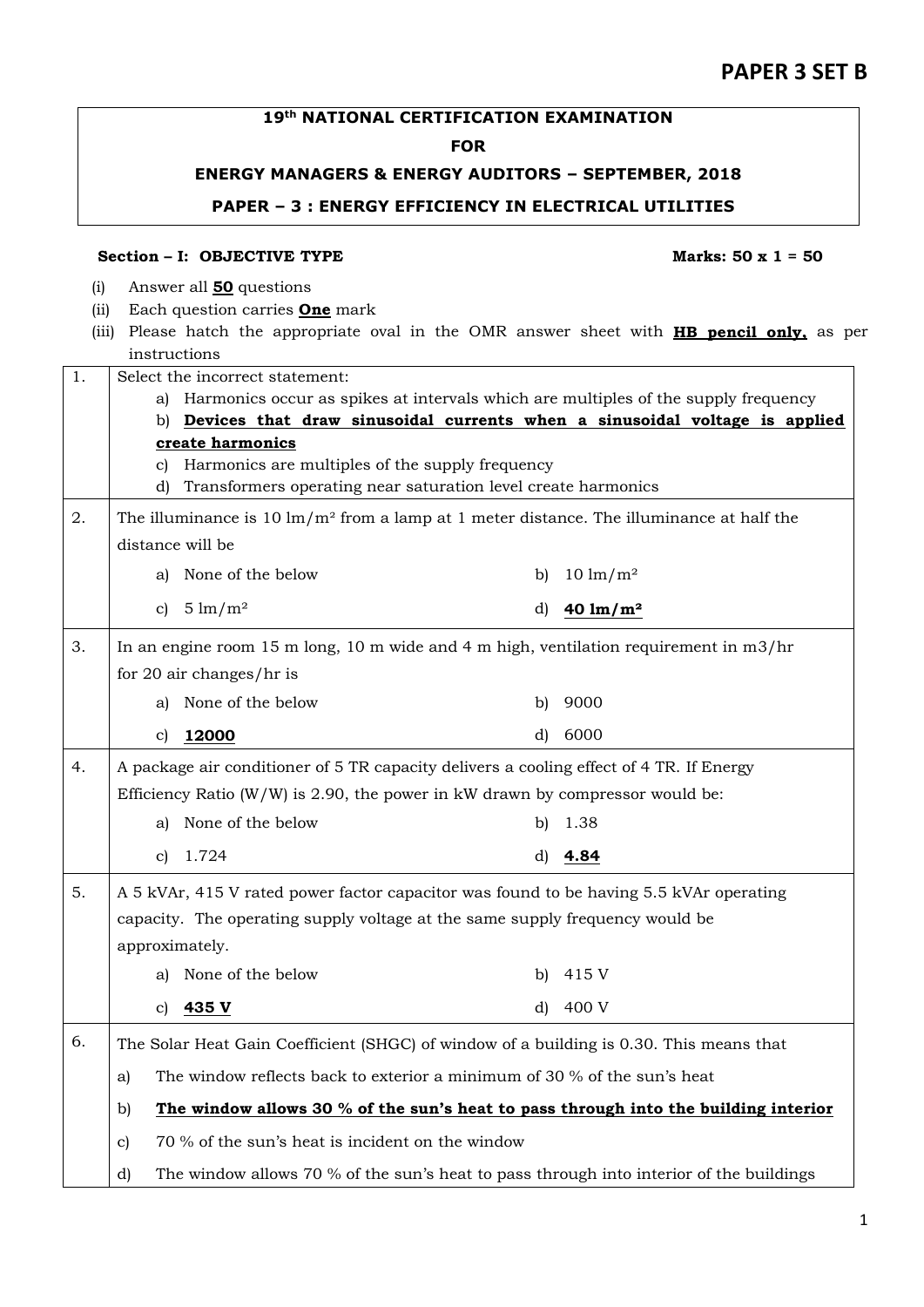| 7.  | The most energy intensive heat transfer loop of a vapour compression refrigeration                  |    |    |                                             |
|-----|-----------------------------------------------------------------------------------------------------|----|----|---------------------------------------------|
|     | system is:                                                                                          |    |    |                                             |
|     | <b>Condenser water loop</b><br>a)                                                                   |    | b) | Chilled water loop                          |
|     | Refrigerant loop<br>c)                                                                              |    | d) | Indoor air loop                             |
| 8.  | One of the thermal power plants operating with 2 nos. of 500 MW units has reported the              |    |    |                                             |
|     | operating heat rate of $11250 \text{ kJ/kW}$ . The Plant Load Factor (PLF) of the power plant is 73 |    |    |                                             |
|     | $\%$ .                                                                                              |    |    |                                             |
|     | The operating efficiency of the power plant will be<br>a)<br>32 %                                   |    | b) | 35%                                         |
|     |                                                                                                     |    |    |                                             |
|     | 30 %<br>$\mathbf{c}$                                                                                |    | d) | 38 %                                        |
| 9.  | Aggregate Technical & Commercial loss in distribution system covers                                 |    |    |                                             |
|     | <b>Energy and monetary loss</b><br>a)                                                               | b) |    | Transmission & distribution loss            |
|     | Only transmission losses<br>c)                                                                      | d) |    | I <sup>2</sup> R losses of all transformers |
| 10. | The power measured in a boiler ID fan is 52 kW operating at 49 Hz. As an energy                     |    |    |                                             |
|     | conservation measure the Variable Frequency Drive (VFD) was installed and the fan was               |    |    |                                             |
|     | operated at 34 Hz. The estimated power savings will be                                              |    |    |                                             |
|     | 35.7 kW<br>a)                                                                                       |    | b) | 17.2 kW                                     |
|     | 34.7 kW<br>C)                                                                                       |    | d) | 36 kW                                       |
| 11. | The isothermal power of a 500 cfm air compressor is 72 kW and the efficiency is 78 %.               |    |    |                                             |
|     | The actual power drawn by the compressor will be                                                    |    |    |                                             |
|     | None of the below<br>a)                                                                             |    | b) | 92 kW                                       |
|     | 72 kW<br>c)                                                                                         |    | d) | 56 kW                                       |
| 12. | A heat pump used in a heat recovery application extracts 66220 kcal/hr and the power                |    |    |                                             |
|     | consumed by the heat pump is 23 kW. The estimated heat supplied by the heat pump is                 |    |    |                                             |
|     | 86000 kcal/hr<br>a)                                                                                 |    | b) | 47300 kcal/hr                               |
|     | 86860 kcal/hr<br>c)                                                                                 |    | d) | $2916$ kcal/hr                              |
| 13. | A coal fired boiler primary air fan is maintaining a velocity pressure of 70 mmWC and the           |    |    |                                             |
|     | air temperature is 380C. The density of the air is $1.135$ kg/m3 and the pitot tube constant        |    |    |                                             |
|     | is 0.85. The velocity of air in m/sec will be                                                       |    |    |                                             |
|     | None of the below<br>a)                                                                             |    | b) | 29.56                                       |
|     | 28.67<br>c)                                                                                         |    | d) | 25.6                                        |
| 14. | A two stage air compressor drawing 75 kW has heat rejection of 862 kCal/kWh.                        |    |    |                                             |
|     | The required capacity of the cooling tower when the operating temperature difference                |    |    |                                             |
|     |                                                                                                     |    |    |                                             |
|     | of $5$ OC will be $\_\_\_\_\_\$ TR.<br>a) 57.4                                                      |    | b) | 107.5                                       |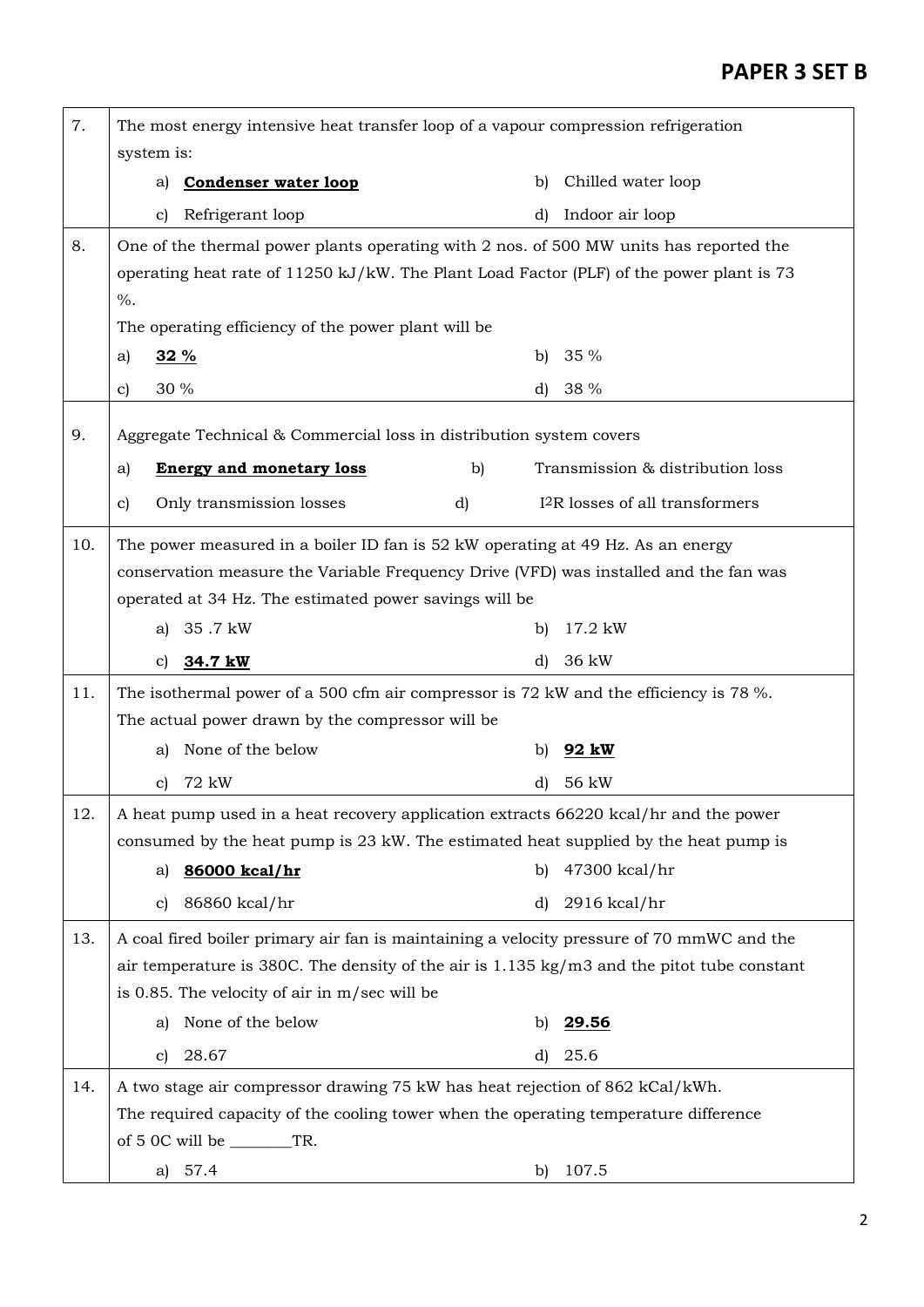|     | c)                                                                                                        | 22.93                                                                                     |    | d)         | 21.55                        |  |
|-----|-----------------------------------------------------------------------------------------------------------|-------------------------------------------------------------------------------------------|----|------------|------------------------------|--|
| 15. |                                                                                                           | The star rating scheme of Fluorescent Tube light as per BEE Standards & Labelling         |    |            |                              |  |
|     |                                                                                                           | Scheme is based on                                                                        |    |            |                              |  |
|     | a)                                                                                                        | Lumen per Watt at different                                                               |    |            | b) Lux per Watt              |  |
|     |                                                                                                           | operating hours                                                                           |    |            |                              |  |
|     | C)                                                                                                        | Lux per Watt per m <sup>2</sup>                                                           |    | d)         | Lumen Output                 |  |
| 16. |                                                                                                           | A pump with 230 mm diameter impeller is delivering a flow of 150 m3/hr. If the flow is to |    |            |                              |  |
|     |                                                                                                           | be reduced to 110 m3/hr by trimming the impeller, what should be the approximate          |    |            |                              |  |
|     | impeller size?                                                                                            |                                                                                           |    |            |                              |  |
|     | a)                                                                                                        | 207 mm                                                                                    |    | b)         | 175 mm                       |  |
|     | C)                                                                                                        | $169$ mm                                                                                  |    | d)         | 195 mm                       |  |
| 17. |                                                                                                           | Which of the following incandescent bulbs will have the least resistance ?                |    |            |                              |  |
|     | a)                                                                                                        | 115 V, 100 W                                                                              |    | b)         | 220 V, 100 W                 |  |
|     | c)                                                                                                        | 115 V, 60 W                                                                               |    | d)         | 220 V, 60 W                  |  |
| 18. |                                                                                                           | In a rolling mill, the loading on the transformer was 1200 kVA with the power factor of   |    |            |                              |  |
|     | 0.86. The plant improved the power factor to 0.98 by adding capacitors. What is the reduction<br>in kVA ? |                                                                                           |    |            |                              |  |
|     | a)                                                                                                        | 163.3                                                                                     | b) | <u>147</u> |                              |  |
|     | C)                                                                                                        | 171                                                                                       | d) | 144        |                              |  |
| 19. |                                                                                                           | A 22 kW, 415 V, 45 A, 0.8 pf, 1475 rpm, 4 pole 3 phase induction motor operating at       |    |            |                              |  |
|     |                                                                                                           | 420 V, 40 A and 0.8 pf. What will be the motor efficiency ?                               |    |            |                              |  |
|     | a)                                                                                                        | None of the below                                                                         |    |            | b) $94.5\%$                  |  |
|     | C)                                                                                                        | 89.9%                                                                                     |    | d)         | 85.0%                        |  |
| 20. |                                                                                                           | The purpose of inter-cooling in a multistage compressor is to                             |    |            |                              |  |
|     |                                                                                                           | a) None of the below b) <b>Reduce the work of compression</b>                             |    |            |                              |  |
|     | c)                                                                                                        | Separate moisture and oil vapour                                                          | d) |            | Increase the pressure of air |  |
| 21. |                                                                                                           | One ton of refrigeration is not equal to_____                                             |    |            |                              |  |
|     | a)                                                                                                        | 860 kCal/hr                                                                               |    | b)         | 3.51 kW                      |  |
|     | c)                                                                                                        | 12000 Btu/hr                                                                              |    | d)         | 3024 kCal/hr                 |  |
| 22. |                                                                                                           | If two identical pumps operate in series, their shut-off head is                          |    |            |                              |  |
|     | a)                                                                                                        | Less than double                                                                          |    | b)         | More than double             |  |
|     | C)                                                                                                        | <b>Doubled</b>                                                                            |    | d)         | Not affected                 |  |
| 23. |                                                                                                           | Which of the following is not a part of vapour compression refrigeration cycle ?          |    |            |                              |  |
|     | a)                                                                                                        | Generator                                                                                 |    | b)         | Evaporator                   |  |
|     | C)                                                                                                        | Condenser                                                                                 |    | d)         | Compressor                   |  |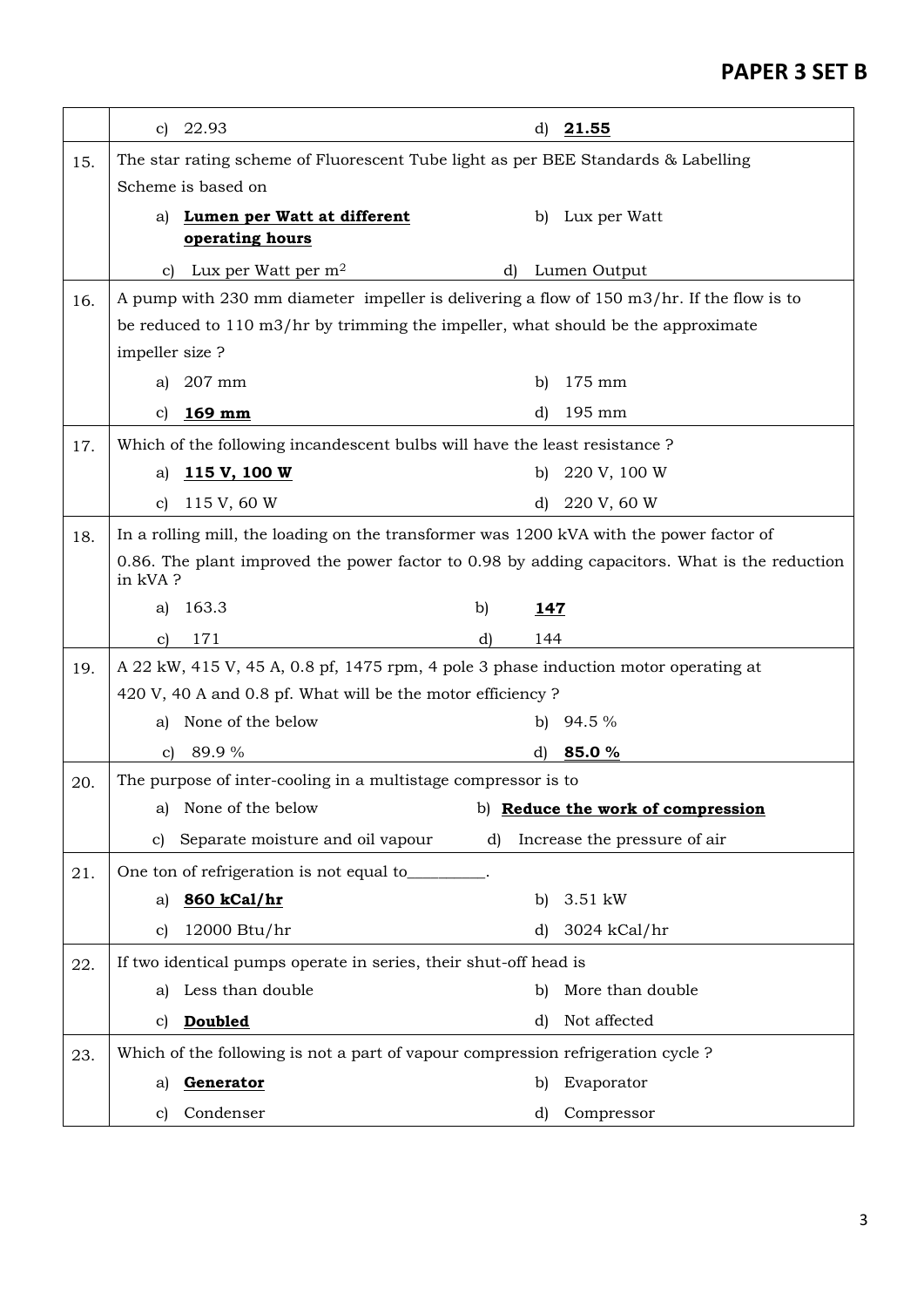| 24. | If the power consumed by an air conditioner compressor is 1.7 kW per ton of                      |                                                                                                                                                    |              |                                    |  |
|-----|--------------------------------------------------------------------------------------------------|----------------------------------------------------------------------------------------------------------------------------------------------------|--------------|------------------------------------|--|
|     |                                                                                                  | referigeration, then its energy efficiency ratio (Watt/Watt) is _____                                                                              |              |                                    |  |
|     | aì                                                                                               | None of the below                                                                                                                                  |              | b) $2.1$                           |  |
|     | $\mathbf{c}$                                                                                     | 0.59                                                                                                                                               |              | 1.7                                |  |
| 25. |                                                                                                  | The adsorption material used in an adsorption air dryer is                                                                                         |              |                                    |  |
|     | aì                                                                                               | Potassium chloride                                                                                                                                 | b)           | Magnesium chloride                 |  |
|     | C)                                                                                               | <b>Activated alumina</b>                                                                                                                           | d)           | Calcium chloride                   |  |
| 26. |                                                                                                  | The cooling tower size is _____________________ to the entering Wet Bulb Temprature (WBT), when the<br>heat load, range and approach are constant. |              |                                    |  |
|     |                                                                                                  | a) None of below                                                                                                                                   | b)           | <b>Inversely proportional</b>      |  |
|     | $\mathbf{C}$                                                                                     | Constant                                                                                                                                           | d)           | Directly proportional              |  |
| 27. |                                                                                                  | The T5, T8 and T12 fluorescent tube light are categorized based on                                                                                 |              |                                    |  |
|     | al                                                                                               | Power consumption                                                                                                                                  |              | b) Length of the tube              |  |
|     | C)                                                                                               | Both diameter and length of the tube                                                                                                               |              | d) Diameter of the tube            |  |
| 28. | If the wet bulb temperature of air is 38 $^{\circ}$ C, then it's relative humidity is ________%. |                                                                                                                                                    |              |                                    |  |
|     | a)                                                                                               | <b>Insufficient data</b>                                                                                                                           | b)           | 90%                                |  |
|     | $\mathbf{c}$                                                                                     | 100 %                                                                                                                                              | d)           | 38 %                               |  |
| 29. |                                                                                                  | The hydraulic power in a pumping system depends on                                                                                                 |              |                                    |  |
|     | a)                                                                                               | None of the below                                                                                                                                  | b)           | Motor efficiency                   |  |
|     | C)                                                                                               | Both motor and pump efficiency                                                                                                                     | $\mathbf{d}$ | Pump efficiency                    |  |
| 30. |                                                                                                  | Small diameter by-pass lines are installed in pumps sometimes to _______________                                                                   |              |                                    |  |
|     | aì                                                                                               | Reduce pump power consumption                                                                                                                      |              | b) Control pump delivery head      |  |
|     |                                                                                                  | c) Prevent pump running at zero flow                                                                                                               | d)           | Save energy                        |  |
| 31. |                                                                                                  | It is acceptable to run pumps in parallel provided their___________ are similar                                                                    |              |                                    |  |
|     | a)                                                                                               | Total head at full flow                                                                                                                            |              | b) Discharge heads                 |  |
|     | $\mathbf{c}$                                                                                     | <b>Closed valve heads</b>                                                                                                                          | d)           | Suction heads                      |  |
| 32. |                                                                                                  | L / G ratio in a cooling tower is the ratio of $\_\_$                                                                                              |              |                                    |  |
|     |                                                                                                  | a) Air mass flow rate and water flow rate                                                                                                          |              | b) Length and Temperature gradient |  |
|     | c)                                                                                               | Water flow rate and air mass flow rate                                                                                                             | d)           | Length and girth                   |  |
| 33. |                                                                                                  | Fiberglass Reinforced Plastic (FRP) fans consume less energy than aluminum fans because                                                            |              |                                    |  |
|     | a)                                                                                               | They deliver less air flow                                                                                                                         | b)           | They have better efficiencies      |  |
|     | $\mathbf{c}$                                                                                     | They encounter less system resistance                                                                                                              | d)           | They are lighter                   |  |
| 34. |                                                                                                  | Ratio of luminous flux (lumen) emitted by a lamp to the power consumed (watt) by the                                                               |              |                                    |  |
|     | lamp is called                                                                                   |                                                                                                                                                    |              |                                    |  |
|     | a)                                                                                               | Luminance                                                                                                                                          | b)           | <b>Luminous efficacy</b>           |  |
|     | $\mathbf{C}$                                                                                     | Reflectance                                                                                                                                        | d)           | Luminous intensity                 |  |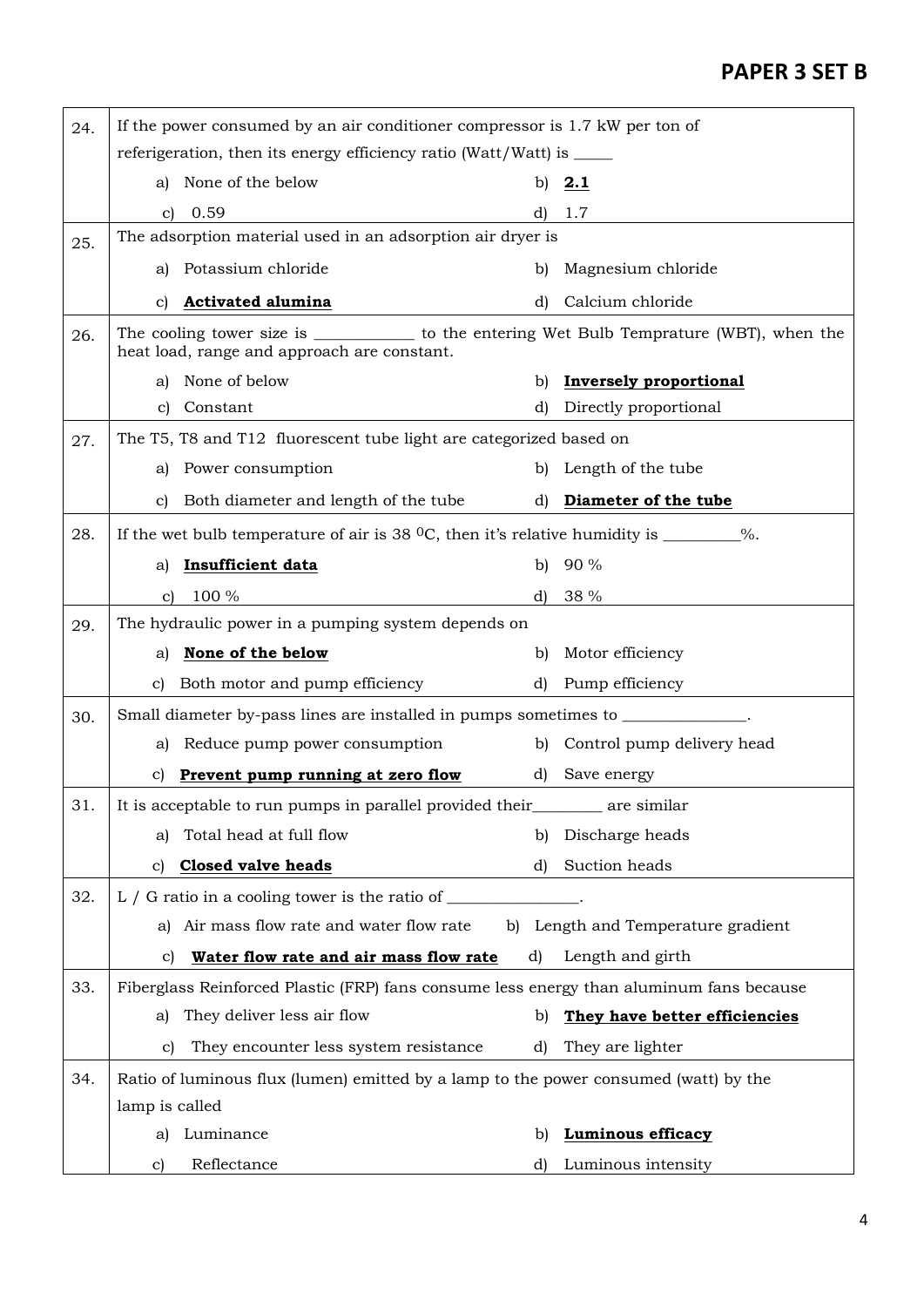| 35. |                                                                                                                                                             | Illuminance of a surface is expressed in                                                    |    |              |                               |  |
|-----|-------------------------------------------------------------------------------------------------------------------------------------------------------------|---------------------------------------------------------------------------------------------|----|--------------|-------------------------------|--|
|     | a)                                                                                                                                                          | LPD                                                                                         |    | b)           | Lux                           |  |
|     | C)                                                                                                                                                          | Lumens                                                                                      |    | d)           | Radians                       |  |
| 36. | Use of soft starters for induction motors results in                                                                                                        |                                                                                             |    |              |                               |  |
|     | aì                                                                                                                                                          | All the below                                                                               |    | b)           | Lower power factor            |  |
|     | c)                                                                                                                                                          | Higher maximum demand                                                                       |    | d)           | Lower mechanical stress       |  |
| 37. | The Energy Performance Index (EPI) of a building as per Energy Conservation Building Code<br>(ECBC) and as defined in the Energy Conservation Act, 2001 is: |                                                                                             |    |              |                               |  |
|     | a)                                                                                                                                                          | kWh per year                                                                                | b) |              | kWh per square meter          |  |
|     | C)                                                                                                                                                          | kW per square meter                                                                         | d) |              | kWh per square meter per year |  |
| 38. |                                                                                                                                                             | Energy Conservation Act covers buildings having a connected load of                         |    |              |                               |  |
|     | al                                                                                                                                                          | All buildings with HT connection                                                            |    | b)           | 100 kVA and above             |  |
|     | C)                                                                                                                                                          | 500 kW and above                                                                            |    | d)           | 100 kW and above              |  |
| 39. |                                                                                                                                                             | In a solar PV system the conversion from DC to AC is carried out by                         |    |              |                               |  |
|     | a)                                                                                                                                                          | <b>Inverter</b>                                                                             |    | b)           | Charger                       |  |
|     | $\mathbf{C}$                                                                                                                                                | <b>Battery</b>                                                                              |    | $\mathbf{d}$ | Converter                     |  |
| 40. |                                                                                                                                                             | The inlet air temperature to a two stage reciprocating air compressor is 35 OC. At which of |    |              |                               |  |
|     |                                                                                                                                                             | the following 2nd stage inlet temperature's the compressor will consume least power?        |    |              |                               |  |
|     | a)                                                                                                                                                          | 50 <sup>o</sup> C                                                                           |    | b)           | $65\text{ }^0C$               |  |
|     | $\mathbf{c}$                                                                                                                                                | $60\,0C$                                                                                    |    | d)           | 75 <sup>o</sup> C             |  |
| 41. |                                                                                                                                                             | A fan is drawing 16 kW at 800 RPM. If the speed is reduced to 600 RPM then the power        |    |              |                               |  |
|     |                                                                                                                                                             | drawn by the fan would be                                                                   |    |              |                               |  |
|     |                                                                                                                                                             | a) None of the below                                                                        |    |              | b) $9 \text{ kW}$             |  |
|     | C)                                                                                                                                                          | 6.75 kW                                                                                     |    | d)           | 12 kW                         |  |
| 42. |                                                                                                                                                             | In which of the following fans air enters and leaves the fan with no change in direction?   |    |              |                               |  |
|     | a)                                                                                                                                                          | <b>Propeller</b>                                                                            |    | b)           | Backward curved               |  |
|     | C)                                                                                                                                                          | Radial                                                                                      |    | d)           | Forward curved                |  |
| 43. |                                                                                                                                                             | Increasing the Cycles of Concentration (C.O.C) of circulating water in a cooling tower,     |    |              |                               |  |
|     |                                                                                                                                                             | the blow down quantity will                                                                 |    |              |                               |  |
|     | a)                                                                                                                                                          | None of the below                                                                           |    | b)           | <b>Decrease</b>               |  |
|     | $\mathbf{C}$                                                                                                                                                | Not change                                                                                  |    | d)           | Increase                      |  |
| 44. |                                                                                                                                                             | can be achieved using infrared, acoustic, ultrasonic or microwave sensors for               |    |              |                               |  |
|     |                                                                                                                                                             | energy efficient lighting control.                                                          |    |              |                               |  |
|     | a)                                                                                                                                                          | Localized switching                                                                         |    | b)           | Daylight-linked control       |  |
|     | C)                                                                                                                                                          | Occupancy-linked control                                                                    |    | d)           | Time-based control            |  |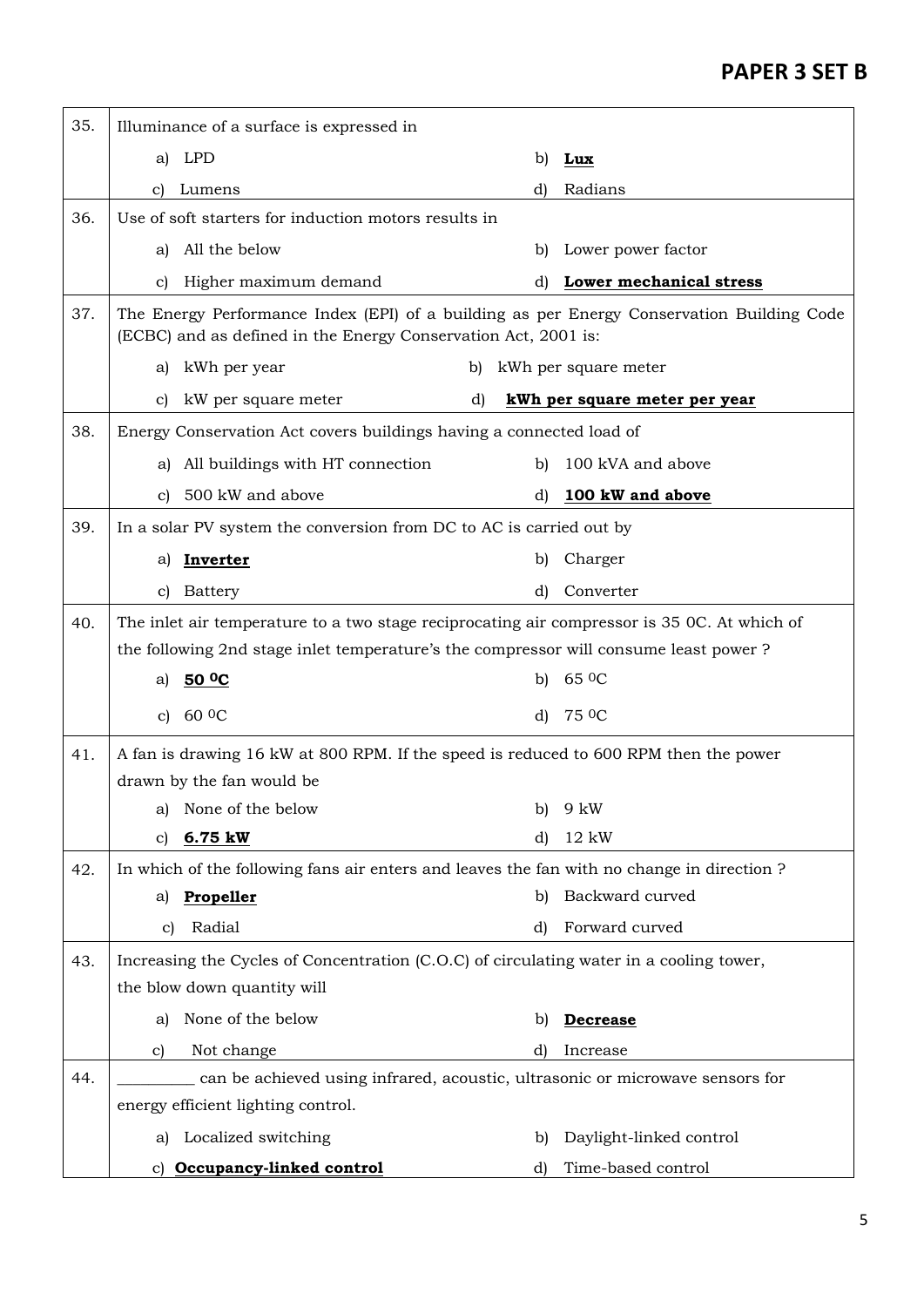| 45. | The 5 <sup>th</sup> and 7 <sup>th</sup> harmonic in a 50 Hz power supply system will have: |                                                                                             |               |    |                                                |  |
|-----|--------------------------------------------------------------------------------------------|---------------------------------------------------------------------------------------------|---------------|----|------------------------------------------------|--|
|     | a)                                                                                         | No voltage and current distortion at all                                                    |               |    |                                                |  |
|     | b)                                                                                         | Voltage and current distortions with 500 Hz & 700 Hz                                        |               |    |                                                |  |
|     | Voltage and current distortions with 250 Hz & 350 Hz<br>C)                                 |                                                                                             |               |    |                                                |  |
|     | d)                                                                                         | Voltage and current distortions with 55 Hz & 57 Hz                                          |               |    |                                                |  |
| 46. |                                                                                            | A 7.5 kW, 415 V, 15 A, 970 RPM, 3 phase rated induction motor with full load efficiency of  |               |    |                                                |  |
|     |                                                                                            | 86 % draws 7.5 A and 3.23 kW of input power. The percentage loading of the motor is         |               |    |                                                |  |
|     | about                                                                                      |                                                                                             |               |    |                                                |  |
|     | a)                                                                                         | None of the below                                                                           |               | b) | 43 %                                           |  |
|     | $\mathbf{c}$                                                                               | 50 %                                                                                        |               | d) | 37 %                                           |  |
| 47. |                                                                                            | A two pole induction motor operating at 50 Hz, with 1 % slip will run at an actual speed of |               |    |                                                |  |
|     | a)                                                                                         | None of the below                                                                           | b)            |    | 3030 RPM                                       |  |
|     | C)                                                                                         | <b>2970 RPM</b>                                                                             | d)            |    | 3000 RPM                                       |  |
| 48. |                                                                                            | The value, by which the pressure in the pump suction exceeds the liquid vapour pressure,    |               |    |                                                |  |
|     | is expressed as                                                                            |                                                                                             |               |    |                                                |  |
|     |                                                                                            |                                                                                             |               |    |                                                |  |
|     | a)                                                                                         | Suction head                                                                                | b)Static head |    |                                                |  |
|     | C)                                                                                         | Dynamic head                                                                                |               |    | d) Net positive suction head available         |  |
| 49. |                                                                                            | Which of the following ambient conditions will evaporate minimum amount of water in a       |               |    |                                                |  |
|     | cooling tower?                                                                             |                                                                                             |               |    |                                                |  |
|     |                                                                                            | a) $35 \degree$ C DBT and 29 $\degree$ C WBT                                                |               |    | b) 38 $^{\circ}$ C DBT and 31 $^{\circ}$ C WBT |  |
|     |                                                                                            | c) $38$ °C DBT and 37 °C WBT                                                                |               | d) | 35 °C DBT and 30 °C WBT                        |  |
| 50. |                                                                                            | A fan is operating at 970 RPM developing a flow of 3000 Nm3/hour at a static pressure of    |               |    |                                                |  |
|     |                                                                                            | 650 mmWC. If the speed is reduced to 700 RPM, the static pressure (mmWC) developed          |               |    |                                                |  |
|     | will be                                                                                    |                                                                                             |               |    |                                                |  |
|     | a)                                                                                         | None of the below                                                                           |               | b) | 650                                            |  |

## **-------- End of Section - I --------**

## Section – II: SHORT DESCRIPTIVE QUESTIONS Marks: 8 x 5 = 40

- (i) Section II contains **Eight** questions (S1- S8)
- (ii) Each question carries **Five** marks

| $S-1$ | During the performance evaluation of a DG set, the following parameters were noted |          |            |  |  |  |  |  |
|-------|------------------------------------------------------------------------------------|----------|------------|--|--|--|--|--|
|       | Capacity of DG set                                                                 | 1500 kVA |            |  |  |  |  |  |
|       | Test duration                                                                      |          | 36 minutes |  |  |  |  |  |
|       | Units generated                                                                    |          | 442 kWh    |  |  |  |  |  |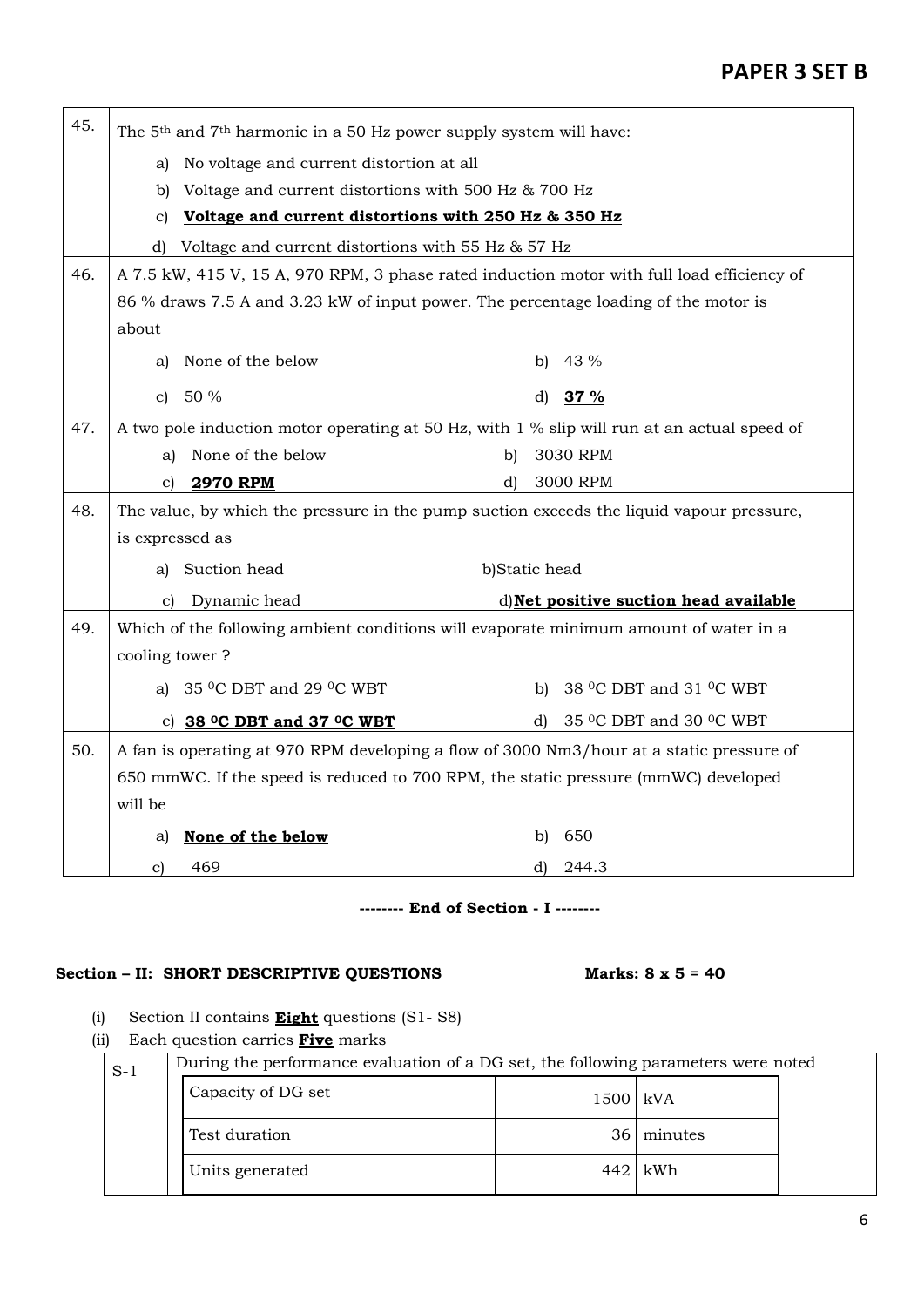|       | Average Power factor                                                                                                                                                                                                                                                                                                                                                                                                                                                                                                                                                        | 0.92                           | pf                |  |
|-------|-----------------------------------------------------------------------------------------------------------------------------------------------------------------------------------------------------------------------------------------------------------------------------------------------------------------------------------------------------------------------------------------------------------------------------------------------------------------------------------------------------------------------------------------------------------------------------|--------------------------------|-------------------|--|
|       | Length of diesel tank                                                                                                                                                                                                                                                                                                                                                                                                                                                                                                                                                       | 90                             | cm                |  |
|       | Width of diesel tank                                                                                                                                                                                                                                                                                                                                                                                                                                                                                                                                                        | 90                             | cm                |  |
|       | Height of the diesel tank                                                                                                                                                                                                                                                                                                                                                                                                                                                                                                                                                   | 90                             | cm                |  |
|       | Initial tank dip level (from top)                                                                                                                                                                                                                                                                                                                                                                                                                                                                                                                                           | 63                             | cm                |  |
|       | Final tank dip level (from top)                                                                                                                                                                                                                                                                                                                                                                                                                                                                                                                                             | 79                             | cm                |  |
|       | Calculate the following:                                                                                                                                                                                                                                                                                                                                                                                                                                                                                                                                                    |                                |                   |  |
|       | 1. Diesel consumption (Litres)                                                                                                                                                                                                                                                                                                                                                                                                                                                                                                                                              | (1 Mark)                       |                   |  |
|       | 2. Average load (kW)                                                                                                                                                                                                                                                                                                                                                                                                                                                                                                                                                        | $(1 \text{ Mark})$             |                   |  |
|       | 3. Percentage Loading (%)                                                                                                                                                                                                                                                                                                                                                                                                                                                                                                                                                   | $(2$ Marks)                    |                   |  |
|       | 4. Specific power generation (kWh/Litre)                                                                                                                                                                                                                                                                                                                                                                                                                                                                                                                                    | (1 Mark)                       |                   |  |
| Ans   | Diesel Consumption<br>1.<br>$=$                                                                                                                                                                                                                                                                                                                                                                                                                                                                                                                                             | 0.9x0.9x0.16                   | $=129.6$ Liters   |  |
|       | Average load (kW)<br>2.<br>=                                                                                                                                                                                                                                                                                                                                                                                                                                                                                                                                                | (442/36)x60                    | $=736.7$ kW       |  |
|       | 3. Percentage Loading (%)<br>$=$                                                                                                                                                                                                                                                                                                                                                                                                                                                                                                                                            | (736.7/0.92)/1500              | $=53%$            |  |
|       | Specific power generation (kWh/Litre)<br>4.                                                                                                                                                                                                                                                                                                                                                                                                                                                                                                                                 | (442/129.6)                    | $=3.41$ kWh/Litre |  |
| $S-2$ | In a Thermal Power Station, the steam input to a turbine operating on a fully condensing                                                                                                                                                                                                                                                                                                                                                                                                                                                                                    |                                |                   |  |
|       | mode is 100 TPH. The heat rejection requirement of the steam turbine condenser is 555                                                                                                                                                                                                                                                                                                                                                                                                                                                                                       |                                |                   |  |
|       | kcal/kg of steam condensed. The temperature of cooling water at the inlet and outlet of the                                                                                                                                                                                                                                                                                                                                                                                                                                                                                 |                                |                   |  |
|       | turbine condenser is 27 °C and 37 °C respectively. Find out the circulating cooling water                                                                                                                                                                                                                                                                                                                                                                                                                                                                                   |                                |                   |  |
|       | flow.                                                                                                                                                                                                                                                                                                                                                                                                                                                                                                                                                                       |                                |                   |  |
| Ans   |                                                                                                                                                                                                                                                                                                                                                                                                                                                                                                                                                                             |                                |                   |  |
|       | The quantum of heat rejected in the turbine condenser                                                                                                                                                                                                                                                                                                                                                                                                                                                                                                                       |                                |                   |  |
|       | = Quantum of steam condensed (kg) x heat rejection (kcal/kg)                                                                                                                                                                                                                                                                                                                                                                                                                                                                                                                |                                |                   |  |
|       | $= 55.5$ Million kcal/h.<br>$= 100,000 \times 555$                                                                                                                                                                                                                                                                                                                                                                                                                                                                                                                          |                                |                   |  |
|       | Heat gained by circulating cooling water = Heat rejected in the condenser                                                                                                                                                                                                                                                                                                                                                                                                                                                                                                   |                                |                   |  |
|       |                                                                                                                                                                                                                                                                                                                                                                                                                                                                                                                                                                             | Circulating cooling water flow |                   |  |
|       | $= 100,000 \times 555 / (37-27) \times$ specific heat (1)                                                                                                                                                                                                                                                                                                                                                                                                                                                                                                                   |                                |                   |  |
|       | $= 5550 \text{ m}^3/\text{hr}$                                                                                                                                                                                                                                                                                                                                                                                                                                                                                                                                              |                                |                   |  |
| $S-3$ | A medium sized engineering industry has installed two 480 CFM screw compressors, A &<br>B. Compressor-A is operating at full load and Compressor-B is running in load – unload<br>condition. The load power of both the compressor is 74 kW and the unload power of the<br>Compressor-B is 26 kW. Both the compressors are operated during working day. The<br>percentage loading of the Compressor-B during working day is 64 %. After arresting the<br>leakage in the system, the loading of the compressor was found to be 35 %. Estimate the<br>energy savings per day. |                                |                   |  |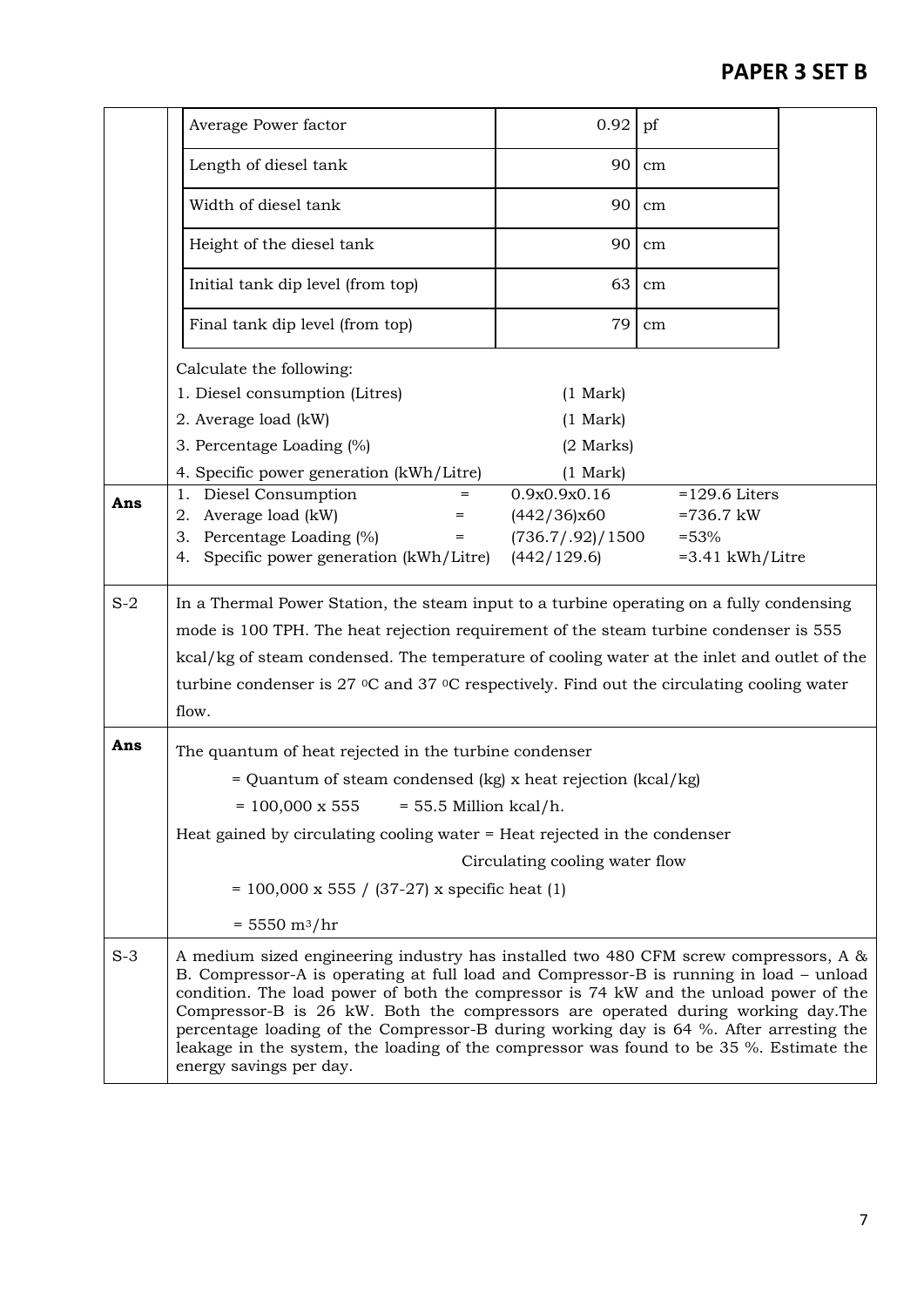| Ans   | <b>Existing Case:</b>                                                                                                                                                                                                                                                                                                                                                                                                                                                                                                                                 |                                      |  |  |  |  |  |  |
|-------|-------------------------------------------------------------------------------------------------------------------------------------------------------------------------------------------------------------------------------------------------------------------------------------------------------------------------------------------------------------------------------------------------------------------------------------------------------------------------------------------------------------------------------------------------------|--------------------------------------|--|--|--|--|--|--|
|       | Energy consumed per hour by Compressor -A= 74 kW                                                                                                                                                                                                                                                                                                                                                                                                                                                                                                      |                                      |  |  |  |  |  |  |
|       | Energy consumed per hour by Compressor -B= $0.64 \times 74 + 0.36 \times 26 = 56.72 \text{ kW}$<br>Total energy consumed (Compressor A& B) = $74 + 56.72 = 130.72$ kW/hr                                                                                                                                                                                                                                                                                                                                                                              |                                      |  |  |  |  |  |  |
|       | Energy consumed per day= $130.72$ X 24 hrs = $3137.3$ kWh/day                                                                                                                                                                                                                                                                                                                                                                                                                                                                                         |                                      |  |  |  |  |  |  |
|       | <b>Leakage Calculation:</b>                                                                                                                                                                                                                                                                                                                                                                                                                                                                                                                           |                                      |  |  |  |  |  |  |
|       | Energy consumed per hour by Compressor -B= $0.64 \times 74 + 0.36 \times 26 = 56.72 \text{ kW}$                                                                                                                                                                                                                                                                                                                                                                                                                                                       |                                      |  |  |  |  |  |  |
|       | Energy consumed per hour by Compressor -B= $0.35 \times 74 + 0.65 \times 26 = 42.8 \text{ kW}$                                                                                                                                                                                                                                                                                                                                                                                                                                                        |                                      |  |  |  |  |  |  |
|       | Difference in power consumption = $56.72 - 42.8 = 13.92$ kW/hr                                                                                                                                                                                                                                                                                                                                                                                                                                                                                        |                                      |  |  |  |  |  |  |
|       | Savings by arresting leakage per day= $13.92$ X 24 = 334 kWh/day                                                                                                                                                                                                                                                                                                                                                                                                                                                                                      |                                      |  |  |  |  |  |  |
| $S-4$ | A plant is operating a chilled water system always at full load. The chilled water inlet and<br>outlet temperatures are 12 $\rm{^0C}$ and 7 $\rm{^0C}$ respectively. The chilled water pump discharge<br>pressure is 3.6 kg/cm <sup>2</sup> g and the suction is 5 meters above the pump centreline. The power<br>drawn by the chilled water pump's motor is 70 kW and an efficiency of 90 %. The chilled<br>water pump efficiency at the operating point from pump characteristic curve is 60 %. Find<br>out the operating refrigeration load in TR. |                                      |  |  |  |  |  |  |
| Ans   | <b>Total head</b>                                                                                                                                                                                                                                                                                                                                                                                                                                                                                                                                     | $36 - 5 = 31$ m                      |  |  |  |  |  |  |
|       | Pump shaft power                                                                                                                                                                                                                                                                                                                                                                                                                                                                                                                                      | 70 x 0.9                             |  |  |  |  |  |  |
|       |                                                                                                                                                                                                                                                                                                                                                                                                                                                                                                                                                       | 63 kW                                |  |  |  |  |  |  |
|       | Flow rate                                                                                                                                                                                                                                                                                                                                                                                                                                                                                                                                             | (63 x 1000) X 0.6 / 31 x 1000 x 9.81 |  |  |  |  |  |  |
|       |                                                                                                                                                                                                                                                                                                                                                                                                                                                                                                                                                       | $0.124297 \text{ m}^3\text{/s}$      |  |  |  |  |  |  |
|       |                                                                                                                                                                                                                                                                                                                                                                                                                                                                                                                                                       | 447.5 $m^3$ /hr                      |  |  |  |  |  |  |
|       | Refrigeration load                                                                                                                                                                                                                                                                                                                                                                                                                                                                                                                                    | $(447500 \times 5) / 3024$           |  |  |  |  |  |  |
|       |                                                                                                                                                                                                                                                                                                                                                                                                                                                                                                                                                       | 740 TR                               |  |  |  |  |  |  |
| $S-5$ | How does a motor lose its efficiency upon rewinding? (2.5 Marks)<br>What two parameters will indicate the efficacy of the rewinding? (2.5 Marks)                                                                                                                                                                                                                                                                                                                                                                                                      |                                      |  |  |  |  |  |  |
| Ans   | Refer Guide Book No 3, Chapter 2, Page No 61<br>$\bullet$                                                                                                                                                                                                                                                                                                                                                                                                                                                                                             |                                      |  |  |  |  |  |  |
|       | The operating data of an induced draft-cooling tower is as follows:                                                                                                                                                                                                                                                                                                                                                                                                                                                                                   |                                      |  |  |  |  |  |  |
| $S-6$ | Observed range                                                                                                                                                                                                                                                                                                                                                                                                                                                                                                                                        | $:8^{\circ}$ C.                      |  |  |  |  |  |  |
|       | Cooling water flow rate                                                                                                                                                                                                                                                                                                                                                                                                                                                                                                                               | : $12,500 \text{ m}^3/\text{hr}$     |  |  |  |  |  |  |
|       | Drift loss                                                                                                                                                                                                                                                                                                                                                                                                                                                                                                                                            | $: 0.1$ % of circulation rate        |  |  |  |  |  |  |
|       | Wet Bulb Temperature                                                                                                                                                                                                                                                                                                                                                                                                                                                                                                                                  | $:27$ OC                             |  |  |  |  |  |  |
|       | Ambient Dry Bulb Temperature                                                                                                                                                                                                                                                                                                                                                                                                                                                                                                                          | :350C                                |  |  |  |  |  |  |
|       | Effectiveness                                                                                                                                                                                                                                                                                                                                                                                                                                                                                                                                         | :67%                                 |  |  |  |  |  |  |
|       | Cycle of Concentration                                                                                                                                                                                                                                                                                                                                                                                                                                                                                                                                | :3                                   |  |  |  |  |  |  |
|       | Estimate the evaporation loss; make up water requirement and TR load of cooling tower.                                                                                                                                                                                                                                                                                                                                                                                                                                                                |                                      |  |  |  |  |  |  |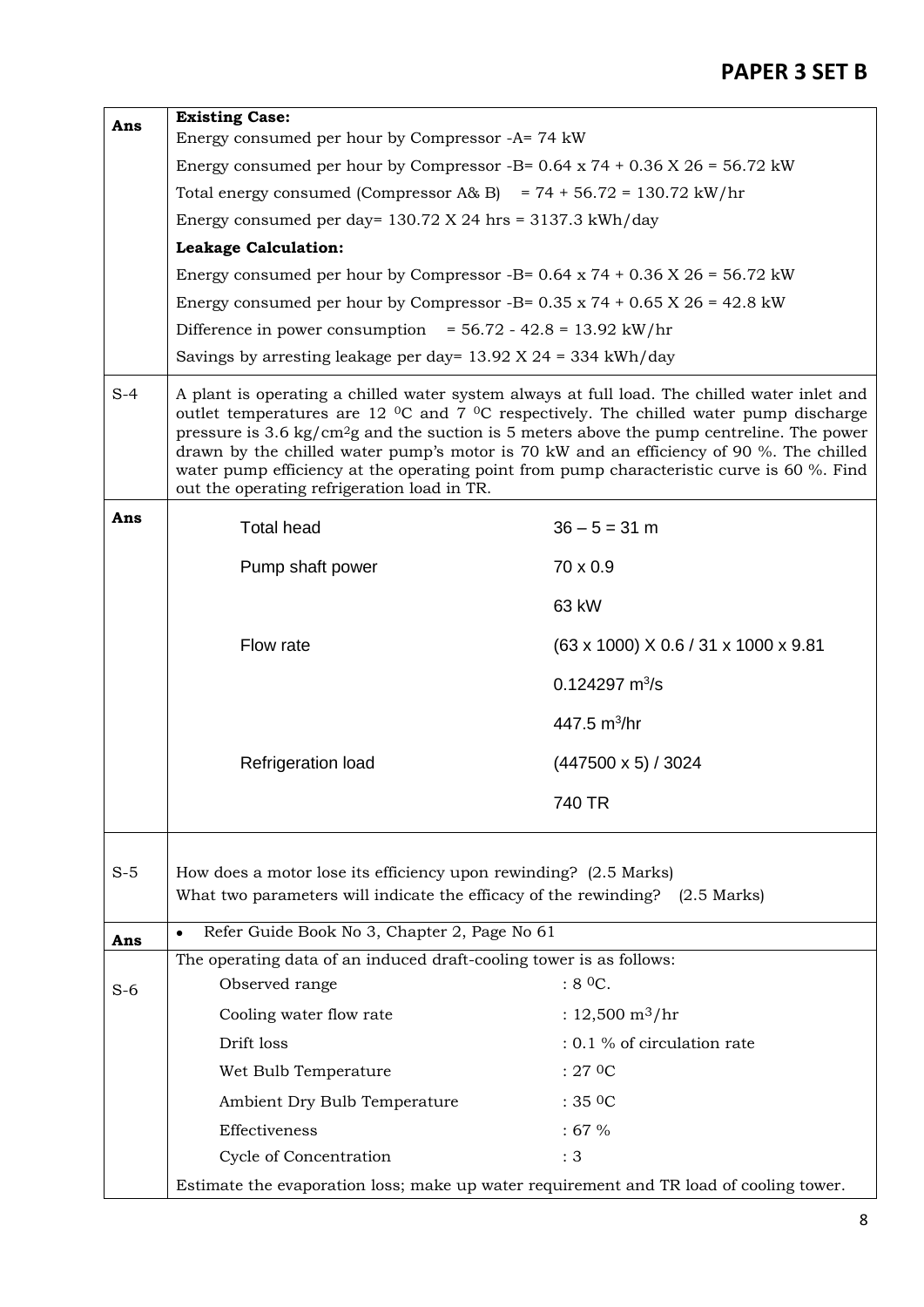| Ans   | Evaporation loss = $0.00085$ X 1.8 X 12500 X 8 = 153 m <sup>3</sup> /hr<br>Blow Down<br>$= 153$ /(3-1)= 76.5 m <sup>3</sup> /hr<br>$= 153 + 76.5 + (12500*0.001) = 242 \text{ m}^3/\text{hr}$<br>Make up<br>Heat load = $12500*1000*8/3024$ = 33069 TR                                                                                                                                                                                                   |
|-------|----------------------------------------------------------------------------------------------------------------------------------------------------------------------------------------------------------------------------------------------------------------------------------------------------------------------------------------------------------------------------------------------------------------------------------------------------------|
| $S-7$ | List any five benefits of power factor improvement in an industrial power distribution<br>system.                                                                                                                                                                                                                                                                                                                                                        |
| Ans   | Refer Guide Book No 3, Chapter 1, Page No 11                                                                                                                                                                                                                                                                                                                                                                                                             |
| $S-8$ | In an air washer of a textile humidification system with an airflow of 3000 m3/h at 25 0C<br>and 10 % relative humidity is humidified to 60 % relative humidity by adding water<br>through spray nozzles. The specific humidity of air at inlet and outlet are $0.002 \text{ kg/kg}$ of<br>dry air and $0.0062$ kg/kg of dry air respectively. The density of air at 25 OC is 1.184<br>$\text{kg/m3}$ . Calculate the amount of water required in kg/hr. |
| Ans   | The amount of water required:<br>$mw = v \rho$ ( $W_{\text{out}}$ - $W_{\text{in}}$ )<br>$=$ 3000 X 1.184 X (0.0062- 0.002)                                                                                                                                                                                                                                                                                                                              |
|       | $= 14.9$ kg/h                                                                                                                                                                                                                                                                                                                                                                                                                                            |

### **-------- End of Section - II --------**

## **Section – III: LONG DESCRIPTIVE QUESTIONS Marks: 6 x 10 = 60**

- (i) Section III contains **Six** questions (L1- L6)
- (ii) Each question carries **Ten** marks

L-1  $\parallel$  A 7.5 TR package air conditioner is provided for a UPS room for removing the heat generated from the UPS of rated capacity 40 kVA. The following parameters were noticed while performing the assessment of the total system.

UPS Parameters:

| Rating                                                                            |                                       | <b>Input Power (kW)</b> | <b>Output Power (kW)</b> |           |
|-----------------------------------------------------------------------------------|---------------------------------------|-------------------------|--------------------------|-----------|
|                                                                                   | 11.94<br>8.61<br>On Load (16 hrs)     |                         |                          |           |
| $40$ kVA                                                                          | No Load (8 hrs)                       | 1.16                    | 0.00                     |           |
| Air conditioner parameters:                                                       |                                       |                         |                          |           |
|                                                                                   | Installed capacity of Air conditioner |                         | 7.5                      | <b>TR</b> |
| Outdoor unit (condenser) air velocity                                             | 6.1                                   | m/s                     |                          |           |
| Radius of the fan opening at the point of velocity measurement<br>in outdoor unit |                                       |                         | 0.30                     | m         |
| Air Density                                                                       |                                       |                         |                          |           |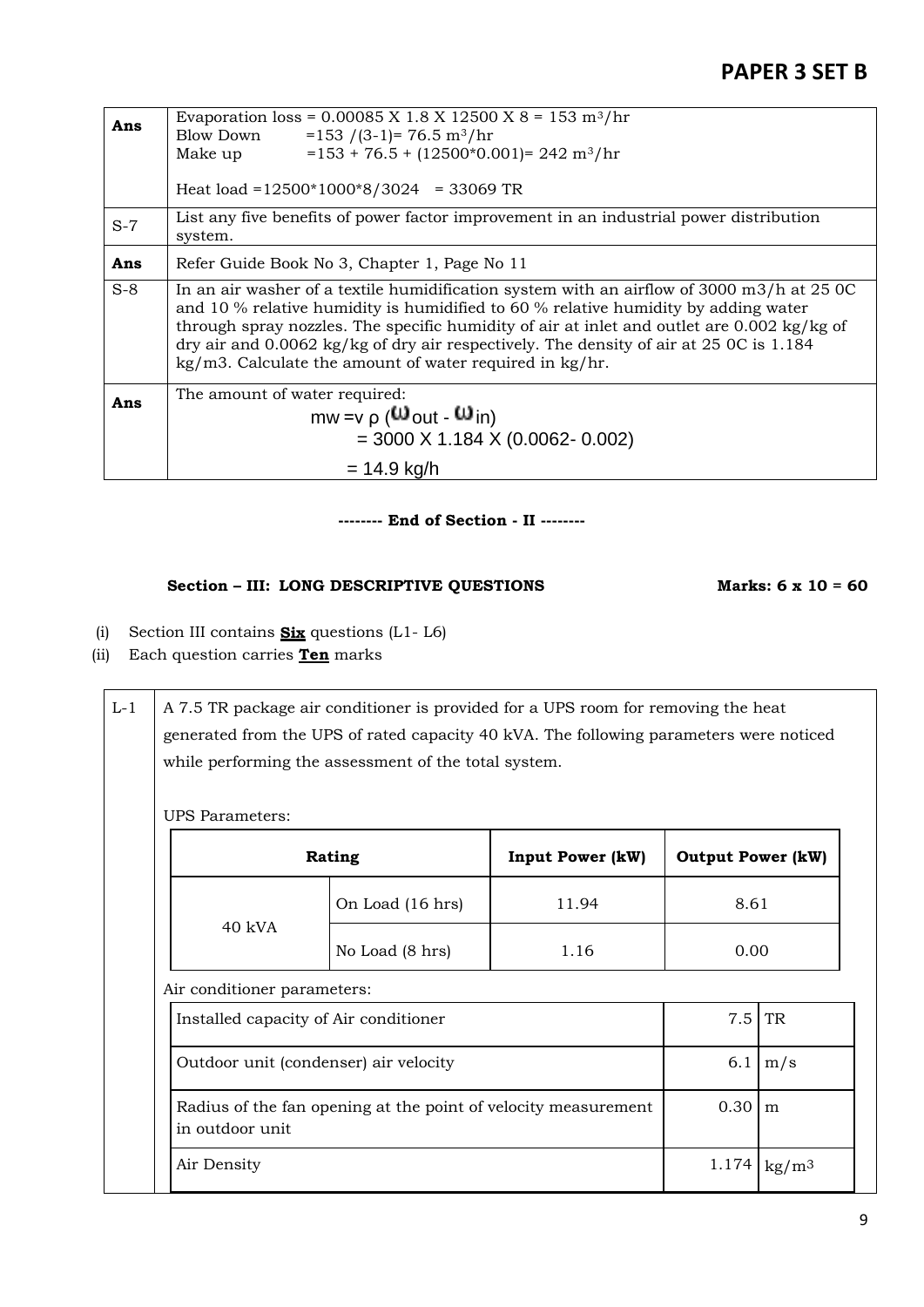|     | Ambient temperature                                                                                                                                    |      |       | 305               | 0 <sub>K</sub> |  |
|-----|--------------------------------------------------------------------------------------------------------------------------------------------------------|------|-------|-------------------|----------------|--|
|     | Temperature of hot air (condenser outlet)                                                                                                              |      |       | 313.5             | 0 <sub>K</sub> |  |
|     | Specific heat of air                                                                                                                                   |      | 1.009 |                   | kJ/kg K        |  |
|     | Power drawn by the compressor                                                                                                                          | 5.40 |       | kW                |                |  |
|     | Efficiency of the compressor motor                                                                                                                     |      | 90    |                   | $\%$           |  |
|     | Calculate                                                                                                                                              |      |       |                   |                |  |
|     | a) Present delivery capacity of air conditioner (TR)                                                                                                   |      |       |                   | (3 Marks)      |  |
|     | b) Power drawn per TR of refrigeration                                                                                                                 |      |       |                   | (3 Marks)      |  |
|     | c) Calculate the annual energy savings for 7200 hrs, if the UPS is relocated to a non<br>air-conditioned ventilated area. Assume energy cost Rs.8/kWh. |      |       |                   | (4 Marks)      |  |
|     |                                                                                                                                                        |      |       |                   |                |  |
| Ans | Capacity Installed                                                                                                                                     |      | 7.5   | <b>TR</b>         |                |  |
|     | Outdoor unit air velocity                                                                                                                              |      | 6.1   | m/s               |                |  |
|     | Radius of the opening                                                                                                                                  |      | 0.30  | m                 |                |  |
|     | Area of cross section (3.14x0.3^2)                                                                                                                     |      | 0.283 | m <sup>2</sup>    |                |  |
|     | Total Air flow (0.283x6.1)                                                                                                                             |      | 1.72  | $m^3/s$           |                |  |
|     | Density of the air                                                                                                                                     |      | 1.174 | kg/m <sup>3</sup> |                |  |
|     | Mass of air, m (1.72x1.174)                                                                                                                            |      | 2.02  | kg/s              |                |  |
|     | Ambient temperature, T1                                                                                                                                |      | 305   | $\rm ^{o}K$       |                |  |
|     | Air temperature, T2                                                                                                                                    |      | 313.5 | $\mathcal{O}_{K}$ |                |  |
|     | Difference in Temperature (T2-T1), (dT)                                                                                                                |      | 8.5   | $\mathsf{R}$      |                |  |
|     | Specific Heat at Constant pressure, cp                                                                                                                 |      | 1.009 | kJ/kgK            |                |  |
|     | Heat Transfer (mxCpx(T2-T1))                                                                                                                           |      | 17.32 | kJ/s              |                |  |
|     | Heat transfer per hour                                                                                                                                 |      | 62352 | kJ/hr             |                |  |
|     |                                                                                                                                                        |      | 14917 | kcal/Hr           |                |  |
|     | Heat input from the compressor (5.4x0.9x860)                                                                                                           |      | 4180  | kcal/Hr           |                |  |
|     | Evaporator heat load (14949-4180)                                                                                                                      |      | 10737 | kcal/Hr           |                |  |
|     | 1 Tonne of refrigeration                                                                                                                               |      | 3024  | kCal/Hr           |                |  |
|     |                                                                                                                                                        |      |       |                   |                |  |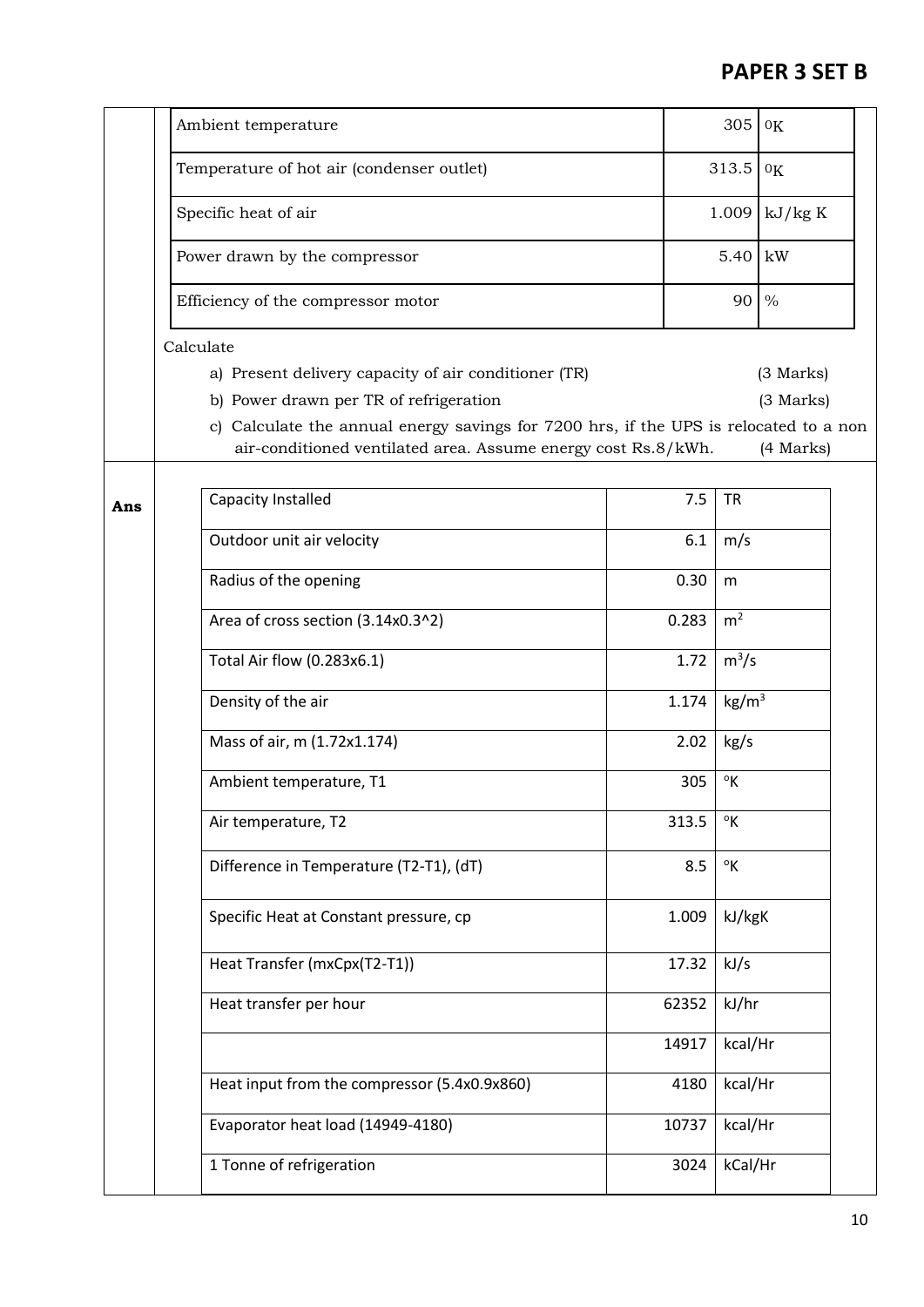|       |                                                                                                                                                                          | <b>Effective TR</b>                 |       |       |              |                                                                  | 3.55                                                                                       | <b>TR</b> |        |  |
|-------|--------------------------------------------------------------------------------------------------------------------------------------------------------------------------|-------------------------------------|-------|-------|--------------|------------------------------------------------------------------|--------------------------------------------------------------------------------------------|-----------|--------|--|
|       |                                                                                                                                                                          | Power drawn by the compressor       |       |       |              | 5.40                                                             | kW                                                                                         |           |        |  |
|       |                                                                                                                                                                          |                                     |       |       |              |                                                                  | kW/TR<br>1.52                                                                              |           |        |  |
|       |                                                                                                                                                                          | power taken per TR of refrigeration |       |       |              |                                                                  |                                                                                            |           |        |  |
|       |                                                                                                                                                                          |                                     |       |       |              |                                                                  |                                                                                            |           |        |  |
|       | Heat Load generated by UPS in Conditioned Space                                                                                                                          |                                     |       |       |              |                                                                  |                                                                                            |           |        |  |
|       |                                                                                                                                                                          | Input<br>Output                     |       |       |              | <b>Heat Load</b>                                                 |                                                                                            |           |        |  |
|       | Rating/Location                                                                                                                                                          |                                     | Power | Power |              |                                                                  |                                                                                            |           | Total  |  |
|       |                                                                                                                                                                          |                                     | (kW)  | (kW)  | (kW)         | kCal/Sec                                                         | kCal/Hr                                                                                    | TR/hr     | TR/day |  |
|       |                                                                                                                                                                          |                                     |       |       |              |                                                                  |                                                                                            |           |        |  |
|       |                                                                                                                                                                          | On<br>Load                          | 11.94 | 8.61  | 3.33         | 0.80                                                             | 2880                                                                                       | 0.95      | 15.2   |  |
|       | <b>40 kVA</b>                                                                                                                                                            | (16hrs)                             |       |       |              |                                                                  |                                                                                            |           |        |  |
|       |                                                                                                                                                                          | No Load                             |       |       |              |                                                                  |                                                                                            |           |        |  |
|       |                                                                                                                                                                          | (8hrs)                              | 1.16  | 0     | 1.16         | 0.28                                                             | 1008                                                                                       | 0.33      | 2.64   |  |
|       |                                                                                                                                                                          |                                     |       |       | <b>Total</b> |                                                                  |                                                                                            |           | 17.84  |  |
|       |                                                                                                                                                                          |                                     |       |       |              |                                                                  |                                                                                            |           |        |  |
|       | The savings that can be achieved by providing clean, cool and dust free environment for UPS<br>operation is given below.<br>AC Load generated by UPS/day<br>$= 17.84$ TR |                                     |       |       |              |                                                                  |                                                                                            |           |        |  |
|       |                                                                                                                                                                          |                                     |       |       |              |                                                                  |                                                                                            |           |        |  |
|       |                                                                                                                                                                          |                                     |       |       |              |                                                                  |                                                                                            |           |        |  |
|       |                                                                                                                                                                          |                                     |       |       |              |                                                                  |                                                                                            |           |        |  |
|       |                                                                                                                                                                          |                                     |       |       |              | Power taken by AC to generate 17.82 TR at 1.52 kW/ TR = 27.12 kW |                                                                                            |           |        |  |
|       | Annual energy savings at 300 days of operation<br>$= 8136$ kWh                                                                                                           |                                     |       |       |              |                                                                  |                                                                                            |           |        |  |
|       | Cost of power<br>$=$ Rs.8/ kWh                                                                                                                                           |                                     |       |       |              |                                                                  |                                                                                            |           |        |  |
|       |                                                                                                                                                                          | <b>Annual Cost Savings</b>          |       |       |              | $=$ Rs.65,088/-                                                  |                                                                                            |           |        |  |
| $L-2$ |                                                                                                                                                                          |                                     |       |       |              |                                                                  | One of the textile processing plants has installed two numbers of 6 MW gas turbines and    |           |        |  |
|       |                                                                                                                                                                          |                                     |       |       |              |                                                                  | also Heat Recovery Steam Generator (HRSG) to generate steam from the hot gases. The        |           |        |  |
|       |                                                                                                                                                                          |                                     |       |       |              |                                                                  | steam generated from HRSG is utilized for process steam requirement and also for 500 TR    |           |        |  |
|       |                                                                                                                                                                          |                                     |       |       |              |                                                                  | Vapour Absorption Machine (VAM). The VAM consumes 4.4 kg steam per TR and is               |           |        |  |
|       |                                                                                                                                                                          | operated at full load.              |       |       |              |                                                                  |                                                                                            |           |        |  |
|       |                                                                                                                                                                          |                                     |       |       |              |                                                                  | Due to increase in gas price the plant has stopped gas turbine operations and avails power |           |        |  |
|       |                                                                                                                                                                          |                                     |       |       |              |                                                                  | supply from the grid. To meet the steam requirement the plant has installed two numbers    |           |        |  |
|       |                                                                                                                                                                          |                                     |       |       |              |                                                                  | of 10 TPH Agro Waste Boilers and steam is supplied to the process plant as well as to VAM  |           |        |  |
|       |                                                                                                                                                                          |                                     |       |       |              |                                                                  | machine. The average cost of steam is Rs.1200/- per ton from agro waste boiler. The plant  |           |        |  |
|       |                                                                                                                                                                          | operates for 7000 hours in a year.  |       |       |              |                                                                  |                                                                                            |           |        |  |
|       | The management is planning to replace the VAM chillers by electrical centrifugal chiller                                                                                 |                                     |       |       |              |                                                                  |                                                                                            |           |        |  |
|       |                                                                                                                                                                          | which will operate at 0.7 kW/TR.    |       |       |              |                                                                  |                                                                                            |           |        |  |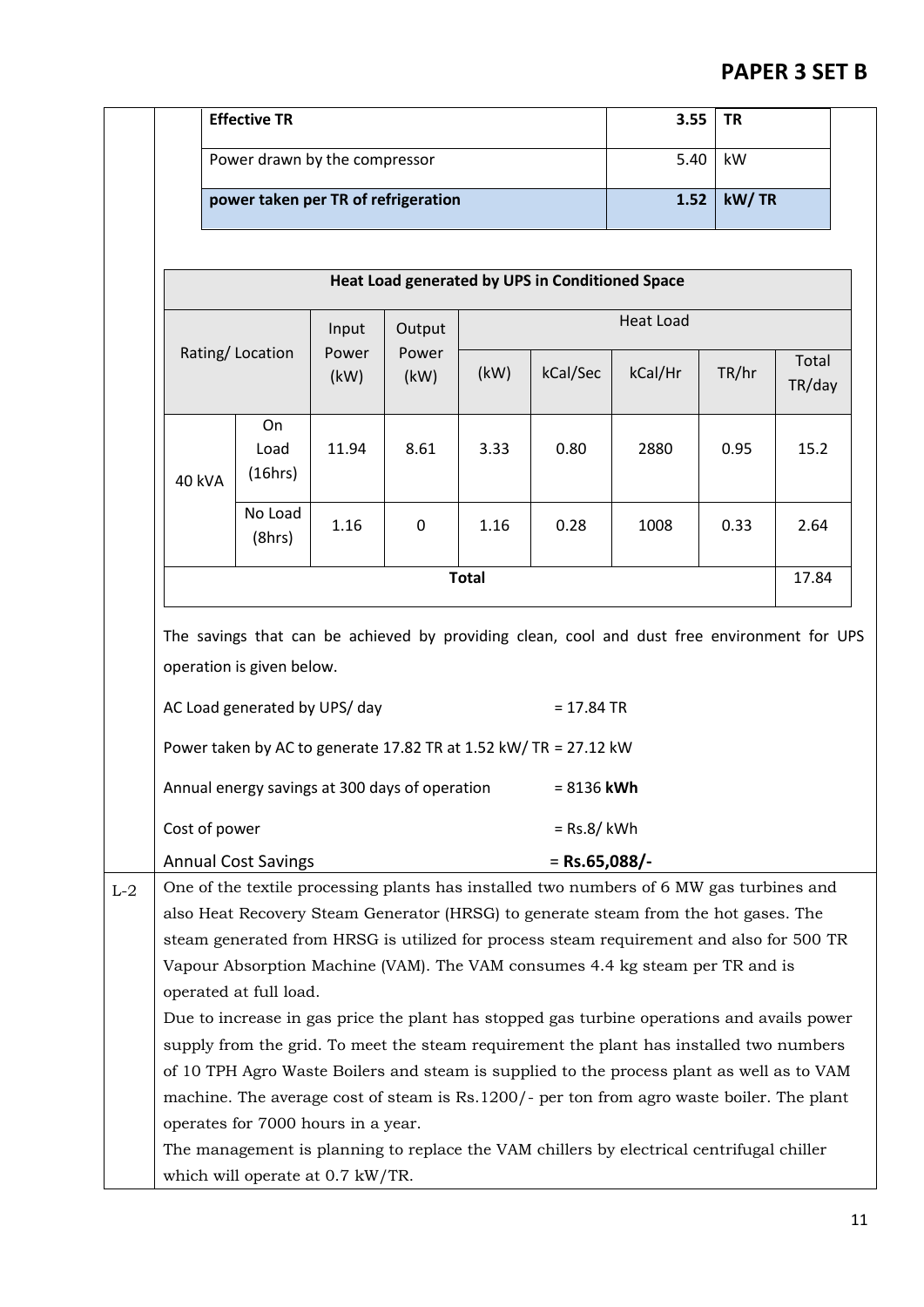|       | Compare the annual operating costs of electrical chiller and VAM. The cost of grid power is      |  |  |  |  |  |  |
|-------|--------------------------------------------------------------------------------------------------|--|--|--|--|--|--|
|       | Rs 6.12/kWh. Consider all the other auxiliary power remains same in both the cases.              |  |  |  |  |  |  |
|       | Do you agree with the management decision of operating VAM machine for chilling<br>requirements? |  |  |  |  |  |  |
| Ans   | Capacity of VAM Machine<br>$=$ 500 TR                                                            |  |  |  |  |  |  |
|       | Steam required/TR<br>$=4.4$ Kg/TR                                                                |  |  |  |  |  |  |
|       | Total Steam requirement $= 500 \text{ X } 4.4 = 2200 \text{ Kg/hr} = 2.2 \text{ TPH}$            |  |  |  |  |  |  |
|       | Cost of steam from Agro Boiler $= 2.2 X 1200 = Rs 2640 / hr$                                     |  |  |  |  |  |  |
|       | Power consumed by electric chiller = $0.7 \text{ X } 500 = 350 \text{ kW}$                       |  |  |  |  |  |  |
|       | Cost of electricity $=$ Rs 6.12/kWh                                                              |  |  |  |  |  |  |
|       | Operating cost of electric chiller $=$ 350 x 6.12 = Rs 2142                                      |  |  |  |  |  |  |
|       | Savings by Electric chiller $= 2640 - 2142 =$ Rs.498/hr                                          |  |  |  |  |  |  |
|       | Annual operating savings $= 7000 \text{ X } 498 = \text{Rs } 34,86,000/$                         |  |  |  |  |  |  |
|       | Disagree with the management decision.                                                           |  |  |  |  |  |  |
| $L-3$ | A distribution company has taken initiatives to reduce Aggregate Technical & Commercial          |  |  |  |  |  |  |
|       | (AT & C) loss in their network. The energy supplied, received and revenue details are given      |  |  |  |  |  |  |
|       | below:                                                                                           |  |  |  |  |  |  |
|       | Input energy = $60 \text{ MU}$                                                                   |  |  |  |  |  |  |
|       | Metered Billed Energy = 43 MU                                                                    |  |  |  |  |  |  |
|       | Average Billing= 3 MU                                                                            |  |  |  |  |  |  |
|       | Amount Billed=Rs. 540 Million                                                                    |  |  |  |  |  |  |
|       | Rs. 80 Million<br>Arrears collected<br>$=$ $\qquad$                                              |  |  |  |  |  |  |
|       | Amount received<br>Rs. 470 Million<br>$=$                                                        |  |  |  |  |  |  |
|       | Estimate the following :<br>(each carries 2.5 Marks)<br>a)                                       |  |  |  |  |  |  |
|       | AT $\&$ C loss in $\%$ and revenue realized in Rs./kWh.<br>i                                     |  |  |  |  |  |  |
|       | ii) Revenue loss per kwh and monthly loss, if the purchased energy cost is                       |  |  |  |  |  |  |
|       | Rs. 8.10/kWh                                                                                     |  |  |  |  |  |  |
|       | List five measures to reduce commercial loss in the network<br>(5 Marks)<br>b)                   |  |  |  |  |  |  |
| Ans   | a)                                                                                               |  |  |  |  |  |  |
|       | Billing efficiency $= (43+3) / 60 \text{ X } 100 = 76.7 \%$                                      |  |  |  |  |  |  |
|       | Collection efficiency = $((470-80)/540)$ X 100 = 72.2 %                                          |  |  |  |  |  |  |
|       | AT&C Loss<br>= 1- (Billing efficiency x Collection Efficiency) x 100                             |  |  |  |  |  |  |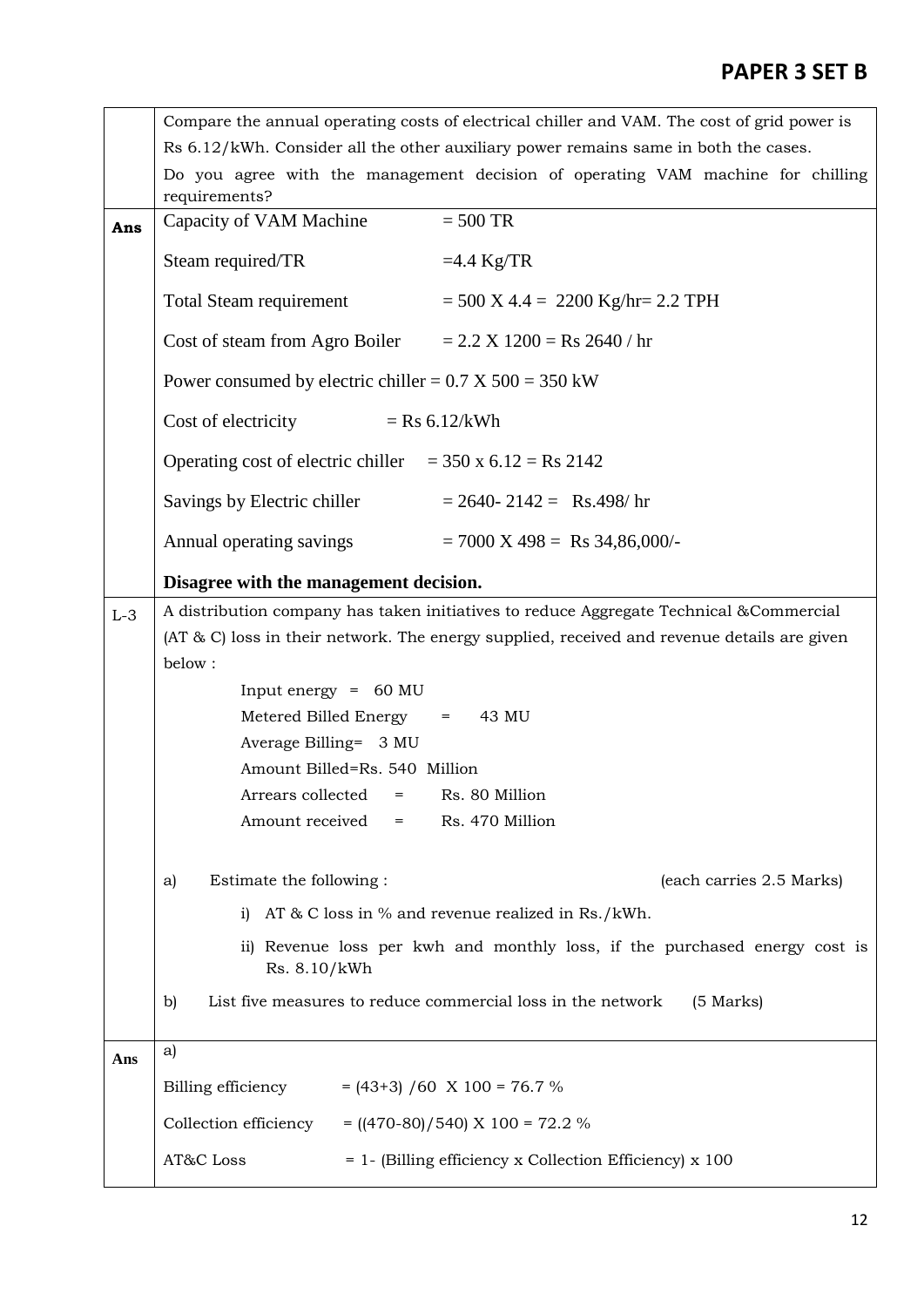|       | $= 1 - (0.767 \times 0.722) \times 100 = 44.62$ %                                                                                                               |                                                                                                             |  |  |  |  |  |
|-------|-----------------------------------------------------------------------------------------------------------------------------------------------------------------|-------------------------------------------------------------------------------------------------------------|--|--|--|--|--|
|       | Revenue realised / kwh = $(470-80)/60 =$ Rs 6.5/kWh                                                                                                             |                                                                                                             |  |  |  |  |  |
|       | Revenue loss / kwh<br>$=$ Rs 8.10-6.5 = Rs. 1.6/kWh                                                                                                             |                                                                                                             |  |  |  |  |  |
|       | Monthly Revenue loss<br>$= 60$ X 1.6 = Rs 96 Million or (Rs.9,60,00,000/-)                                                                                      |                                                                                                             |  |  |  |  |  |
|       | b) Few measures to reduce commercial losses in distribution system include:                                                                                     |                                                                                                             |  |  |  |  |  |
|       | Refer Guide Book No 3, Chapter 1, Page No 27                                                                                                                    |                                                                                                             |  |  |  |  |  |
|       |                                                                                                                                                                 | Write short notes on the following with respect to the compressed air system :                              |  |  |  |  |  |
| $L-4$ | (each carries 2.5 Marks)                                                                                                                                        |                                                                                                             |  |  |  |  |  |
|       | Refrigeration drier<br>a)                                                                                                                                       |                                                                                                             |  |  |  |  |  |
|       | Heat of compression drier<br>b)<br>Role of air receiver                                                                                                         |                                                                                                             |  |  |  |  |  |
|       | $\mathbf{c}$<br>Dew point<br>d)                                                                                                                                 |                                                                                                             |  |  |  |  |  |
|       | a)                                                                                                                                                              | Refer Guide Book No 3, Chapter 3, Page No 94                                                                |  |  |  |  |  |
| Ans   | Refer Guide Book No 3, Chapter 3, Page No 95<br>b)                                                                                                              |                                                                                                             |  |  |  |  |  |
|       | c)                                                                                                                                                              | Refer Guide Book No 3, Chapter 3, Page No 97                                                                |  |  |  |  |  |
|       | Refer Guide Book No 3, Chapter 3, Page No 93<br>d)                                                                                                              |                                                                                                             |  |  |  |  |  |
| $L-5$ | In a boiler, the forced draught fan develops a total static pressure of 300 mmWC.                                                                               |                                                                                                             |  |  |  |  |  |
|       | Determine the shaft power (in kW) required to drive the fan if 10,000 kg of coal is burnt                                                                       |                                                                                                             |  |  |  |  |  |
|       | per hour with 13 kg of air per kg of coal burnt. The boiler house temperature is 20 OC and                                                                      |                                                                                                             |  |  |  |  |  |
|       | static efficiency of the fan is 80 %.                                                                                                                           |                                                                                                             |  |  |  |  |  |
|       | The operating air density may be calculated from the following:                                                                                                 |                                                                                                             |  |  |  |  |  |
|       | $R = 847.84$ mmWC m <sup>3</sup> /kg mole K and Molecular weight of air, M = 28.92 kg/kg mole.                                                                  |                                                                                                             |  |  |  |  |  |
| Ans   | Total Pressure = 300 mm of WC                                                                                                                                   |                                                                                                             |  |  |  |  |  |
|       | Mass of air handled, $m = 10000 \times 13/3600 = 36.11$ kg/s                                                                                                    |                                                                                                             |  |  |  |  |  |
|       | Atmospheric pressure, $P = 1$ kg/ cm2 = 10 mtr of WC = 10,000 mm of WC.                                                                                         |                                                                                                             |  |  |  |  |  |
|       | Temperature T = $20 + 273 = 293$ K                                                                                                                              |                                                                                                             |  |  |  |  |  |
|       |                                                                                                                                                                 | Gas Constant for air, $R = 847.84$ mm WC m3/kg mole K                                                       |  |  |  |  |  |
|       | Molecular weight of air, $M = 28.92$ kg/kg mole                                                                                                                 |                                                                                                             |  |  |  |  |  |
|       | Density, kg/m3                                                                                                                                                  | $= (P \times M) / (R \times T) = (10000 \times 28.92) / (847.84 \times 293)$<br>$= 1.164$ kg/m <sup>3</sup> |  |  |  |  |  |
|       | Volume in m3/s                                                                                                                                                  | = mass $(kg/s) /$ density $(kg/m3)$<br>$= 36.11 / 1.164$<br>$= 31.02 \text{ m}^3/\text{s}$                  |  |  |  |  |  |
|       | Power to fan shaft, kW<br>= [Volume (m3/s) x Total pressure (mm of WC)] / $[102 \times \text{fan efficiency}]$<br>$=$ [31.02 x 300] / [102 x 0.8]<br>$= 114$ kW |                                                                                                             |  |  |  |  |  |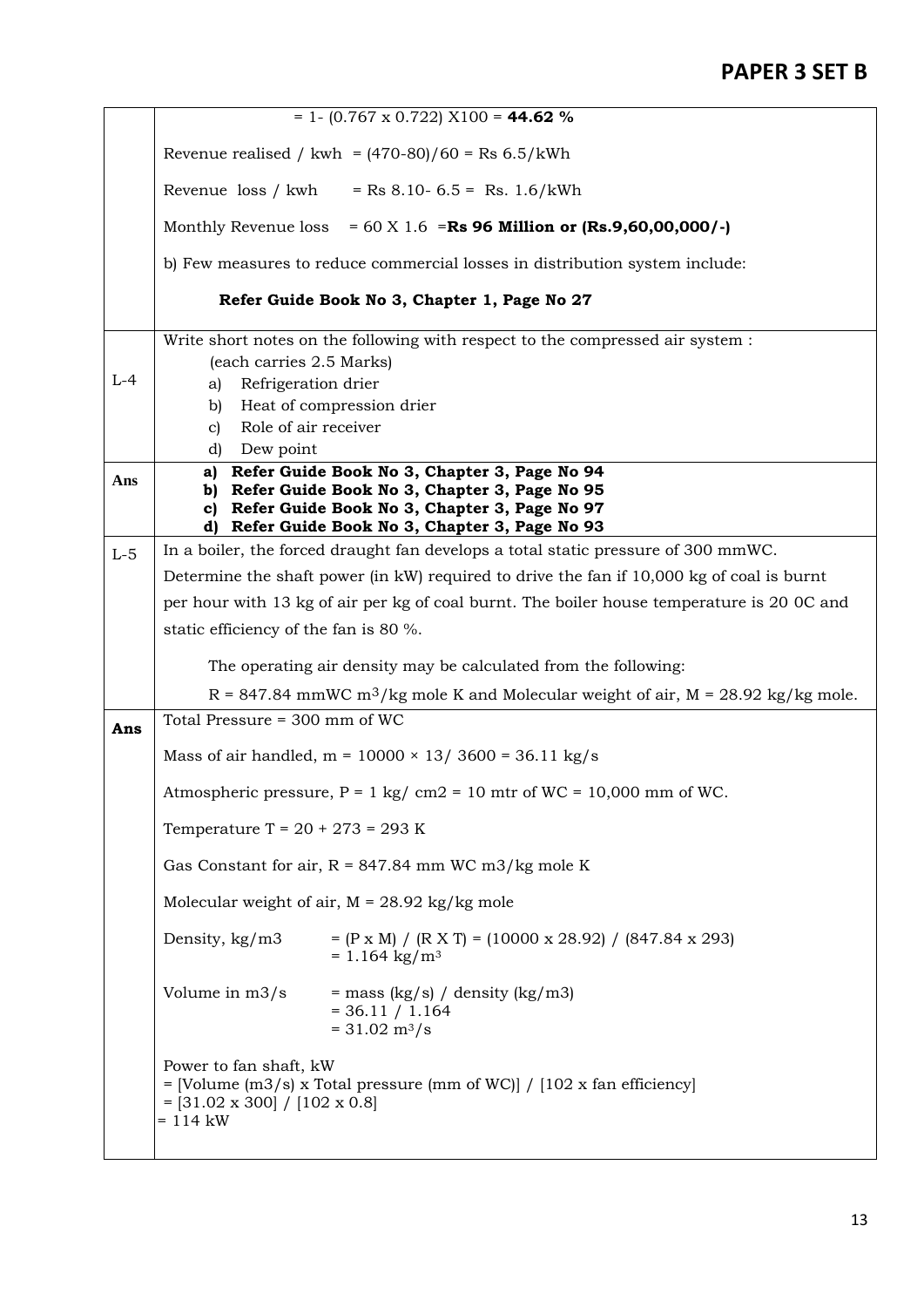| $L-6$ | A food processing plant has a contract demand of 2500 kVA with the power supply   |
|-------|-----------------------------------------------------------------------------------|
|       | company. The average maximum demand of the plant is 2000 kVA at a power factor of |
|       | 0.95.                                                                             |

The maximum demand is billed at the rate of Rs.300/kVA. The minimum billable maximum demand is 75 % of the contract demand. An incentive of 0.5 % reduction in energy charges component of electricity bill are provided for every 0.01 increase in power factor over and above 0.95. The average energy charge component of the electricity bill per month for the company is Rs.10 lakhs.

The plant decides to improve the power factor to unity. Determine the power factor capacitor kVAr required, annual reduction in maximum demand charges and energy charge component. What will be the simple payback period if the cost of power factor capacitors is Rs.800/kVAr ?

| kW drawn                                                                                  | $2000 \times 0.95 = 1900 \text{ kW}$                       |
|-------------------------------------------------------------------------------------------|------------------------------------------------------------|
| Kvar required to improve power factor from<br>$0.95$ to $1$                               | kW ( $\tan \theta 1 - \tan \theta 2$ )                     |
|                                                                                           | kW ( $\tan$ ( $\cos-\theta1$ ) – $\tan$ ( $\cos-\theta2$ ) |
|                                                                                           | 1900 ( $tan (cos-0.95) - tan (cos-1)$ )                    |
|                                                                                           | $1900 (0.329 - 0)$                                         |
|                                                                                           | 625 kVAr                                                   |
| Cost of capacitors @Rs.800/kVAr                                                           | Rs.5,00,000                                                |
| Maximum demand at unity power factor                                                      | $\frac{1900}{1}$ = 1900 kVA                                |
| 75 % of contract demand                                                                   | 1875 kVA                                                   |
| Reduction in Demand charges                                                               | 100 kVA x Rs.300                                           |
|                                                                                           | Rs.30000 x 12                                              |
|                                                                                           | Rs.3,60,000                                                |
| Percentage reduction in energy charge from<br>0.95 to 1 $@$ 0.5 % for every 0.01 increase | $2.5\%$                                                    |
| Monthly energy cost component of the bill                                                 | Rs.10,00,000                                               |
| Reduction in energy cost component                                                        | $10,00,000 \times (2.5/100)$                               |
|                                                                                           | Rs.25,000/month                                            |
| Annual reduction                                                                          | Rs.25,000 x 12                                             |
|                                                                                           | Rs.3,00,000                                                |
| Savings in electricity bill                                                               | Rs.6,60,000                                                |